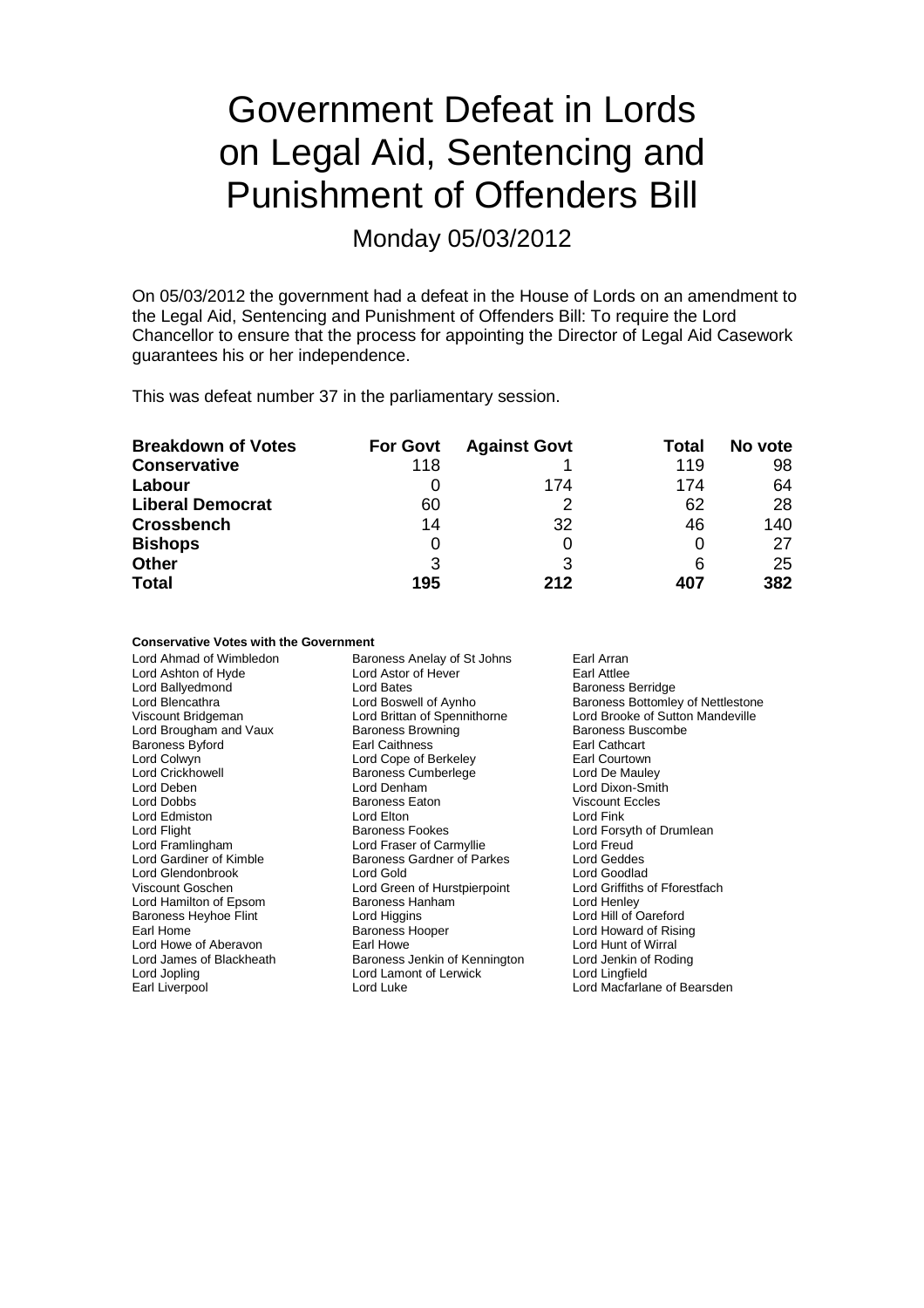- Lord MacGregor of Pulham Market Lord Maples Lord Marland Lord Naseby Baroness Newlove Lord Norton of Louth Baroness O'Cathain Lord Popat Baroness Rawlings Lord Ribeiro Lord Risby Lord Roberts of Conwy Lord Ryder of Wensum Lord Sassoon Cord Sassoon<br>
Lord Selverness Security Cord Selvich Cord Selvich Cord Selverness Sec Baroness Shackleton of Belgravia Baroness Sharples **Baroness Sharples** Lord Shaw of Northstead Lord Shaw of Northstead Lord Shaw of Northwold Earl Shrewsbury Lord Sheikh Baroness Shephard of Northwold<br>
Lord Skelmersdale<br>
Lord Shrewsbury Baroness Shephard of Northwold Lord Stewartby Baroness Stowell of Beeston Lord Strathclyde Lord Taylor of Holbeach Lord Trefgarne Viscount Trenchard Lord Trimble Lord True Lord Tugendhat Viscount Ullswater **Baroness Verma** Lord Wade of Chorlton Lord Wade of Chorlton Lord Wasserman Lord Wei Viscount Younger of Leckie
	- Lord Mayhew of Twysden Baroness Morris of Boltoness Morris of Boltoness Morris of Boltoness Morris of Boltones Earl Selkirk of Douglas<br>
	Earl Sharples<br>
	Early Lord Shaw of Northstead<br>
	Lord Shaw of Northstead Lord Spicer <br>
	Baroness Stowell of Beeston<br>
	Lord Strathclyde<br>
	Lord Strathclyde
- Baroness Wheatcroft

#### **Conservative Votes against the Government** Lord Newton of Braintree

#### **Labour Votes with the Government -**

**Labour Votes against the Government** Baroness Adams of Craigielea Lord Adonis Lord Ahmed Lord Bilston Baroness Blackstone<br>
Lord Boateng<br>
Lord Borrie Lord Campbell-Savours Lord Carter of Cole<br>
Lord Clark of Windermere Lord Clinton-Davis Lord Donoughue Baroness Drake<br>
Lord Elder Lord Evans of Watford Baroness Hayter of Kentish Town Baroness Hill Baroness Hill Baroness Hill Baroness Hill Baroness Hill Baroness H Lord Howarth of Newport Baroness Howells of St Davids<br>
Lord Hoyle Cord Hughes of Woodside Baroness Kennedy of The Shaws Lord Kennedy of Southwark<br>Baroness King of Bow Lord King of West Bromwich Lord Kirkhill **Lord Knight of Weymouth Lord Lea**<br>
Lord Lea of Crondall **Lord Lease Lord Lease Lord Lease Lord** Levy

Lord Anderson of Swansea **Baroness Andrews** Baroness Armstrong of Hill Top<br>Baroness Bakewell **Baroness Baroness Armstrong of Hill Top** Example Bakewell Example Lord Barnett<br>
Lord Berkeley Lord Bhattacharyya Lord Bassam of Brighton **Lord Berkeley** Lord Berkeley **Lord Bhattachar**<br>
Lord Bilston **Constant Bart Barchary Barchary Barchary Barchary**<br>
Barchary Barchary Barchary Barchary Lord Borrie Lord Boyd of Duncansby<br>
Lord Bragg Lord Brennan<br>
Lord Brennan Lord Bradley **Lord Bragg Lord Brennanness Cord Brennanness** Lord Brennanness Lord Brennanness Lord Browne<br>
Lord Brooke of Alverthorpe **Lord Brookmanness** Lord Browne Lord Brooke of Alverthorpe Lord Brookman Lord Browne Lord Clark of Windermere **Lord Clinton-Davis** Lord Collins of Highbury<br>
Baroness Corston **Lord Davies of Stamford** Lord Davies of Coity Baroness Corston **Lord Davies of Coit**<br>Lord Davies of Coit<sub>s</sub> Lord Davies of Coity<br>Baroness Dean of Thornton-le-Fylde Baroness Donaghy Baroness Dean of Thornton-le-Fylde Baroness I<br>Baroness Drake Lord Dubs Lord Evans of Watford **Lord Evans of Temple Guiting**<br>
Lord Faulkner of Worcester **Lord Filkin** Baroness Farrington of Ribbleton Lord Faulkner of Worcester Lord Filkin<br>
Lord Foster of Bishop Auckland Lord Foulkes of Cumnock Baroness Gale Lord Foster of Bishop Auckland Lord Foulkes of Cumnock Baroness Gale<br>Baroness Gibson of Market Rasen Lord Giddens Colleing Baroness Golding Baroness Gibson of Market Rasen Lord Giddens **Baroness Golding**<br>Lord Goldsmith Lord Gordon of Strathblane Baroness Goudie Lord Gordon of Strathblane Baroness Goudie<br>
Lord Graham of Edmonton Lord Grantchester Baroness Gould of Potternewton Lord Graham of Edmonton Lord Grantch<br>
Lord Grenfell Cord Griffiths of Burry Port Lord Grocott Lord Grenfell **Lord Griffiths of Burry Port** Lord Grocott<br>
Lord Harris of Harringey Lord Harris of Harringey Lord Harrison Lord Harris of Haringey Lord Harrison<br>
Lord Haskel Cord Haworth Lord Hart of Chilton Lord Haskel Lord Havorth<br>
Baroness Hayter of Kentish Town Baroness Healy of Primrose Hill Baroness Henig<br>
Baroness Hilton of Eggardon Lord Hollick Baroness Hollis of Heigham Baroness Hilton of Eggardon Lord Hollick (Baroness Hollis of Heigham Lord Hollick Baroness Hollis of Heigham Lord Hollick (Baroness Howells of St Davids (Baroness Howeie of Troon Lord Hughes of Woodside<br>
Lord Irvine of Lairg<br>
Lord Janner of Braunstone Lord Hunt of Kings Heath Lord Irvine of Lairg Lord Janner of Braunstone Baroness Jay of Paddington **Lord Joffe** Baroness Jones of Whitchurch Baroness Jones of Whitchurch Lord Jones **Lord Lord Jordan** Lord Jordan Lord Lord Lord Judd<br>
Baroness Kennedy of The Shaws Lord Kennedy of Southwark Lord Kestenbaum Baroness King of Bow Lord King of West Bromwich Baroness Kinnock of Holyhead<br>
Lord Kirkhill Bord Kinght of Weymouth Lord Layard Lord Lea of Crondall Lord Levy Lord Levy Baroness Liddell of Coatdyke<br>
Lord Liddle Lord Lipsey Lord Baroness Lister of Burtersett

Baroness Lister of Burtersett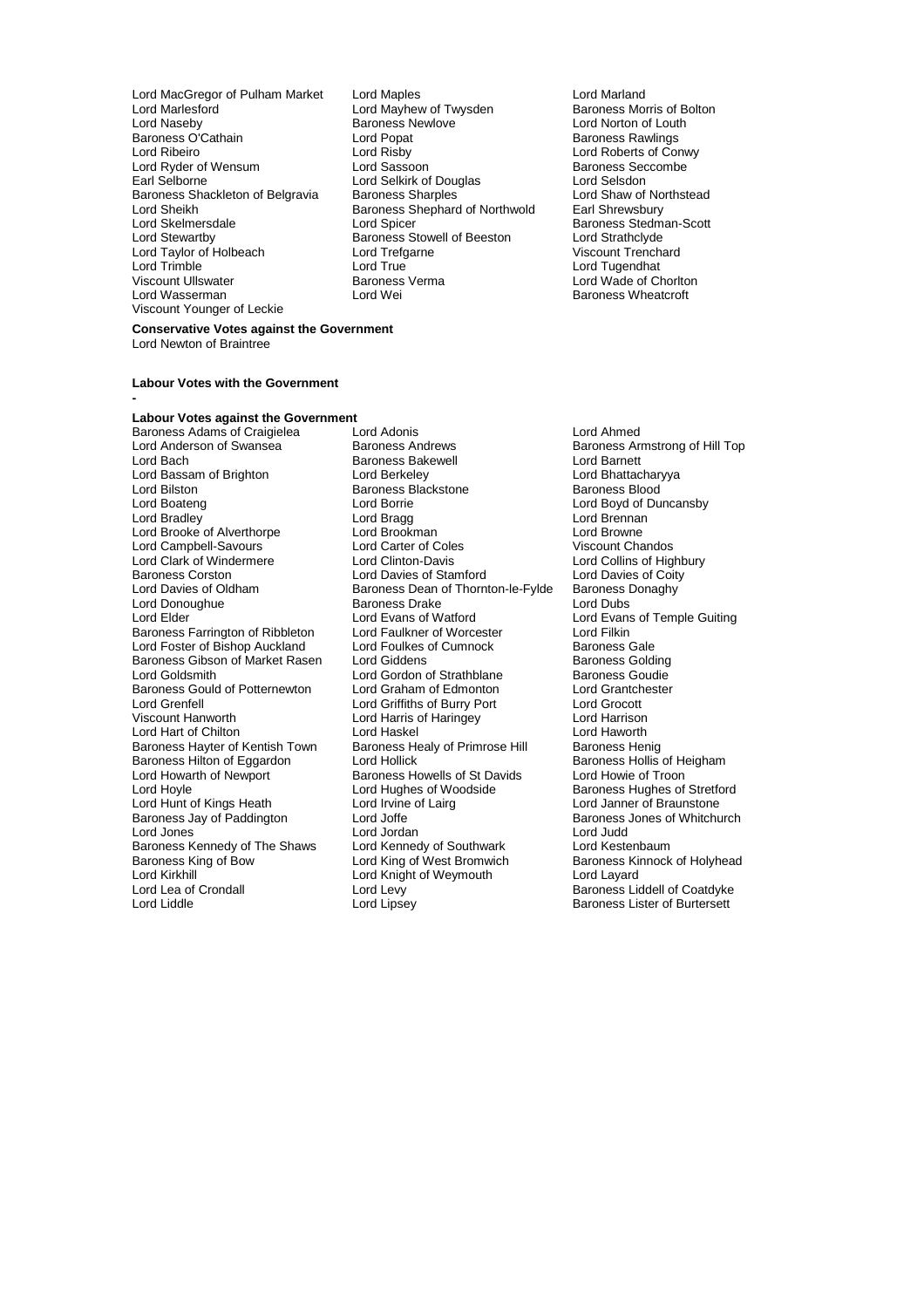Lord McFall of Alcluith Baroness McIntosh of Hudnall<br>
Lord Mitchell Cord Monks Baroness Morgan of Huyton Lord Morris of Lord Morris of Aberavon<br>
Baroness Nye Lord Patel of Bradford<br>
Baroness Pitkeathley<br>
Lord Plant of Highfield Baroness Scotland of Asthal Lord Sewel<br>
Baroness Sherlock Click Consult Simon Baroness Smith of Basildon<br>
Lord Stevenson of Balmacara<br>
Lord Stone of Blackheath Lord Tomlinson<br>
Lord Tunnicliffe 
Lord Turnberg<br>
Lord Turnberg Lord Williams of Elvel **Lord Wills**<br>
Lord Wood of Anfield **Lord Woolmer of Leeds** 

Lord Lympne Lord Macdonald of Tradeston Lord Mackenzie of Framwellgate<br>
Lord MacKenzie of Culkein Baroness Mallalieu<br>
Lord Maxton Lord MacKenzie of Culkein Baroness Mallalieu Lord Maxton<br>
Lord McAvoy Lord McConnell of Glenscorrodale Baroness McDonagh<br>
Lord McFall of Alcluith Baroness McIntosh of Hudnall Lord McKenzie of Lut Lord McConnell of Glenscorrodale Baroness McDonagh<br>Baroness McIntosh of Hudnall Lord McKenzie of Luton Lord Monks<br>
Lord Morris of Handsworth Baroness Morris of Yardlev Lord Morris of Aberavon **Baroness Nye** Lord O'Neill of Clackmannan<br>
Lord Patel of Bradford Lord Patel of Blackburn Lord Pendry Baroness Pitkeathley **Lord Plant of Highfield** Lord Ponsonby of Shulbrede<br>
Lord Prescott **Lord Ponsonby Consoling Ponsonby Consoling Prophetic Pontial Pontial Pontial Prescott** Baroness Prosser **Baroness Prosser** Lord Radice<br>
Lord Rea Baroness Ramsay of Cartvale Lord Rea Lord Rea Lord Reid of Cartvale Lord Reid of Cartvale Lord Rosser Baroness Rendell of Babergh Lord Richard<br>
Lord Rowlands Cord Rosser<br>
Lord Rowlands Cord Sawyer<br>
Baroness Royall of Blaisdon Lord Sawyer Baroness Royall of Blaisdon **Lord Sawyer**<br>
Lord Sewel **Lord Sheldon** Viscount Simon Baroness Smith of Gilmorehill<br>
Lord Snape Baroness Smith of Gilmorehill Baroness Taylor of Bolton Lord Temple-Morris Thornton Baroness Thornton Lord Touhig<br>Cord Touhig Lord Touhig Lord Triesman Lord Turnberg Turner Communications Baroness Turner of Camden<br>
Lord Warner Communications Baroness Wheeler Baroness Wall of New Barnet Lord Warner Communist Charners Wheeler Baroness Wheeler<br>Baroness Whitaker Communist Lord Whitty Charness Wilkins Baroness Whitaker **Example 2 Example 2 Lord Whitty** Cord Whitty<br>
Lord Williams of Elvel **Cord Williams** Lord Wills **Cord Winston** 

### **Liberal Democrat Votes with the Government**

Lord Ashdown of Norton-sub-Hamdon Lord Avebury **Baroness Benjaming Baroness Benjam**<br>Baroness Bonham-Carter of Yarnbury Lord Bradshaw **Baroness Brinton** Baroness Bonham-Carter of Yarnbury Lord Bradshaw Baroness Brinch Baroness Brinks Cord Carlile of Berriew Baroness Brin<br>Lord Burnett Lord Chiddev Lord Clement-Jones Lord Cotter Lord Cotter Lord Dholal<br>
Baroness Doocey Lord Dykes Lord Cotter Lord Fearn Baroness Doocey **Lord Lord Dykes** Lord Even by Lord Fearn<br>
Baroness Garden of Frognal Lord German **Lord Fearn Clasgow** Baroness Garden of Frognal Lord German Lord German Carl Glasgow<br>Baroness Hamwee Baroness Harris of Richmond Lord Hussain Baroness Hamwee The Baroness Harris of Richmond Lord Hussain<br>Baroness Hussein-Ece The Lord Jones of Cheltenham Baroness Kramer Lord Loomba<br>
Lord Macdonald of River Glaven Baroness Maddock<br>
Lord Marks of Henley-on-Thames Lord McNally Cord News Lord Newby Lord Marks of Henley-on-Thames Lord McNally **Lord Seagrove Bay** Lord Newby<br> **Baroness Northover** Lord Oakeshott of Seagrove Bay Lord Palmer of Childs Hill Baroness Northover Lord Oakeshott of Seagrove Bay Lord Palmer<br>Baroness Parminter Baroness Randerson Lord Razzall Baroness Parminter **Baroness Randerson**<br> **Baroness Randerson Lord Roberts of Llandudno** Baroness Scott of Needham Market Lord Sharkey **Baroness Sharp of Guildford Sharkey** Baroness Sharp of Guildinor<br>
Lord Shipley **Baroness Sharp of Guilder** Lord Shipley Lord Shutt of Greetland Lord Smith (Lord Storey Lord Storey Lord Storey Lord Storey Lord Storey Lord Steel of Aikwood Lord Stoneham of Droxford<br>
Lord Teverson Lord Thomas of Gresford Lord Teverson Lord Thomas of Gresford Baroness Thomas of Winchester<br>
Lord Tyler Cord Tyler Saroness Tyler of Enfield Lord Wallace of Saltaire Lord Tyler<br>
Lord Wallace of Tankerness<br>
Baroness Walmslev

Lord Carlile of Berriew Lord Chidgey<br>
Lord Cotter Lord Dholakia Lord Jones of Cheltenham Lord Roberts of Llandudno<br>
Lord Sharkey<br>
Baroness Sharp of Guildford

**Liberal Democrat Votes against the Government** Baroness Linklater of Butterstone

### **Crossbench Votes with the Government**<br>Baroness Boothroyd

Baroness Boothroyd **Baroness Boothroyd** Viscount Brookeborough Baroness Butler-Sloss<br>
Lord Cobbold **Baroness** Lord Craig of Radley Viscount Craigavon Lord Cobbold Lord Craig of Radley Viscount Craigavon Lord Hannay of Chiswick Lord Jay of Ewelme<br>Lord Laming Lord Martin of Spring Lord Kakkar Lord Laming Lord Martin of Springburn Lord Sutherland of Houndwood

Lord Stone of Blackheath Baroness Symons of Vernham Dean<br>
Lord Temple-Morris Baroness Thornton Lord Young of Norwood Green

> Lord Allan of Hallam<br>Baroness Beniamin Lord Willis of Knaresborough